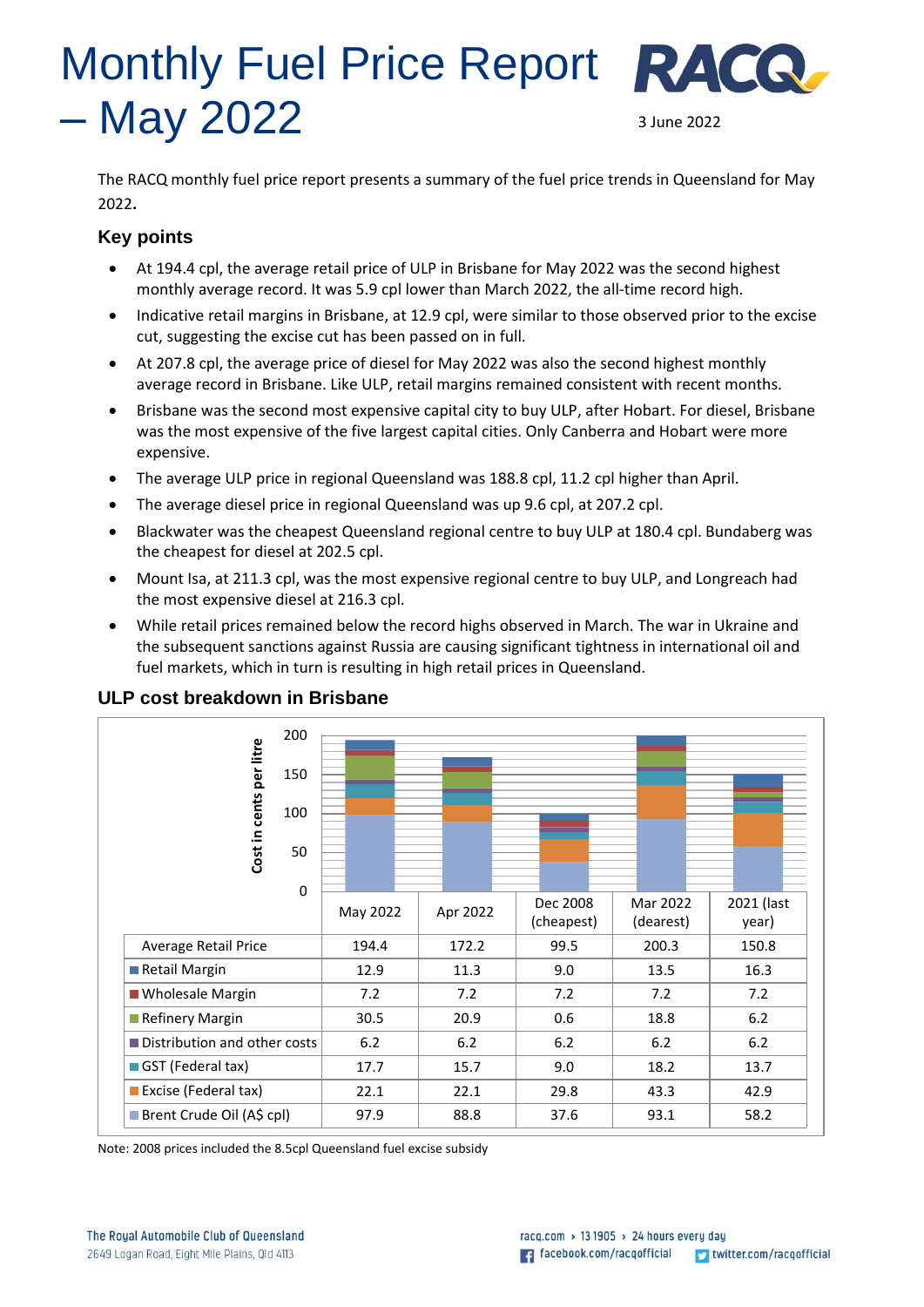The chart above shows the cost breakdown for a litre of ULP sold in Brisbane for May 2022. For comparison, the cost breakdown for last month April 2022, March 2022 – the most expensive month and December 2008 – the cheapest month observed in recent years (since 2008) and for last year - 2021, is also displayed.

At 194.4 cpl, the average price of ULP in Brisbane for May was 22.2 cpl<sup>1</sup> greater than April.

Indicative retail margins charged on ULP in Brisbane in May, at 12.9 cpl were similar to those charged in April, at 11.3 cpl, and were lower than those charged in 2021. Suggesting that fuel companies have passed on the full excise cut to motorists.

Refinery margins were unusually high in May 2022. This is due to the current high price of the refined fuel benchmarks in Singapore.

The main RACQ pricing model assumes that oil is imported into Australia and refined locally – the onshore refining model. RACQ's alternate pricing model – the offshore refining model – assumes that fuel consumed in Queensland is refined in overseas refineries and imported into Australia as refined product. In this model, indicative importer margins replace refinery margins. Gross indicative importer margins on ULP in May were 2.8 cpl, 4.4 cpl lower than April.



## **PULP 95 cost breakdown in Brisbane**

Note: 2008 prices included the 8.5cpl Queensland fuel excise subsidy

The chart above shows the cost breakdown for a litre of PULP 95 sold in Brisbane for May 2022. For comparison, the cost breakdown for April 2022, March 2022 – the most expensive month and December 2008 – the cheapest month observed in recent years (since 2008) and for last year - 2021, is also displayed.

 $1$  Prices and price differences may not add up due to rounding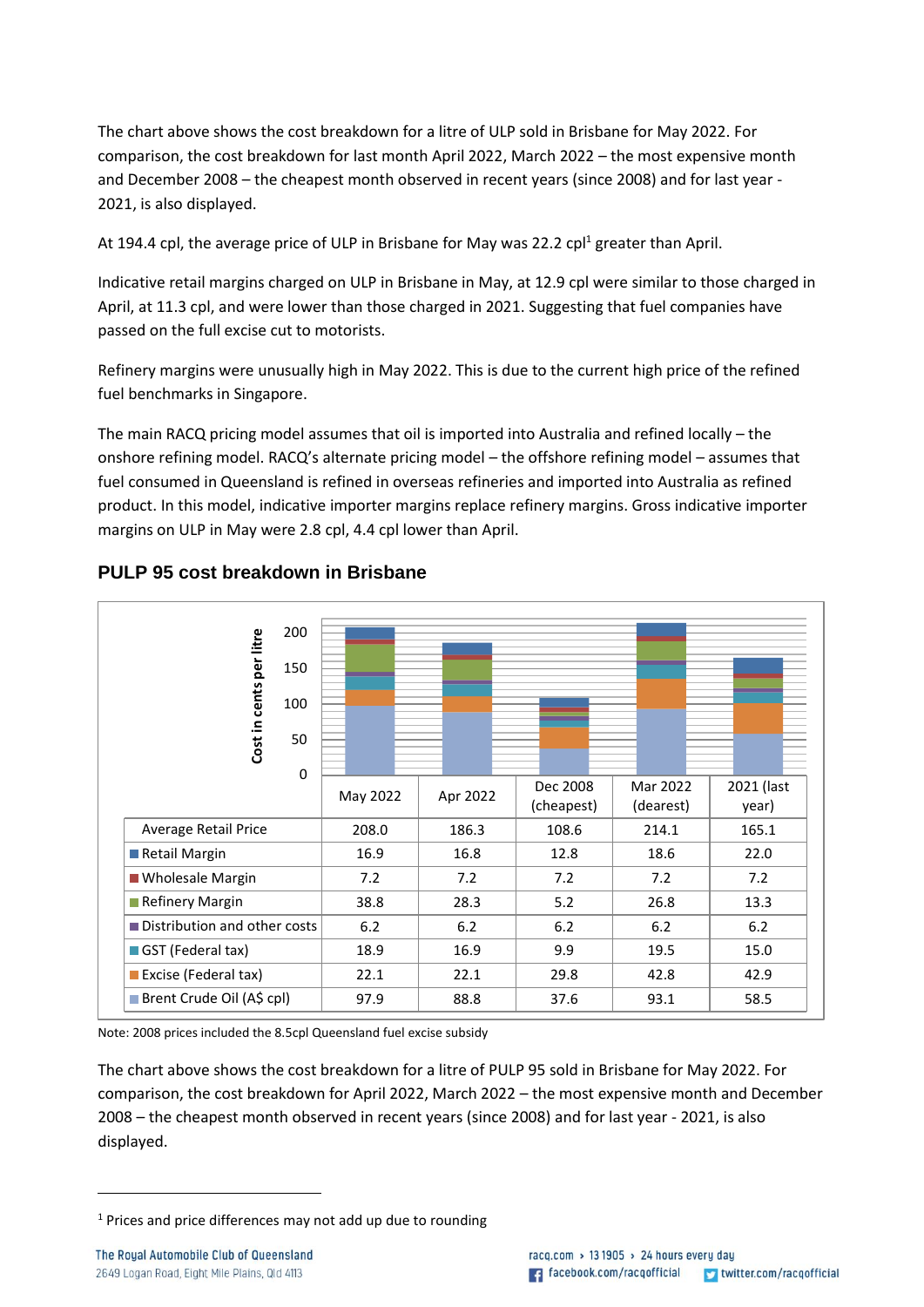The average PULP 95 price in Brisbane in May was 208.0 cpl, 21.7 cpl greater than April.

## **Diesel cost breakdown in Brisbane**

The chart below shows the cost breakdown for a litre of diesel sold in Brisbane for May 2022. For comparison, the cost breakdown for the previous month, last year, March 2009 – the cheapest month and March 2022 – the most expensive month observed in recent years (since 2008), is also displayed.



Note: 2009 prices included the 8.5cpl Queensland fuel excise subsidy

The average price of diesel in May, at 207.8 cpl, was 9.6 cpl greater than April.

## **Fuel excise**

On 29 March, in the 2022 Federal Budget, fuel excise was cut by 50% for six months. This measure was introduced on 30 March 2022 and is set to continue until 29 September 2022. This has resulted in a new excise rate for ULP and diesel of 22.1 cpl. When combined with the GST foregone the cut equates to a 24.3 cpl reduction in the wholesale price of ULP and diesel.

Considering indicative retail margins on ULP and diesel in Queensland have remained largely unchanged, RACQ has concluded that the fuel industry passed the full excise cut on to consumers.

# **Price trends**

The final third of one cycle, and the majority of a second were observed in the Brisbane ULP market in May. The last 10 days of the April price cycle fell in early May. This cycle ended at a low point of 180.1 cpl on 10 May 2022. The second cycle started on 11 May, average retail ULP prices increased for the next 11 days and peaked at 211.0 cpl on 21 May. Prices then slowly fell throughout the rest of May and into early June. At the time of writing the Brisbane ULP market was in the cheap phase of the cycle.

The average price of Brent crude oil in May 2022 at 155.6 A\$/bbl or 97.9 cpl, was 14.4 A\$/bbl greater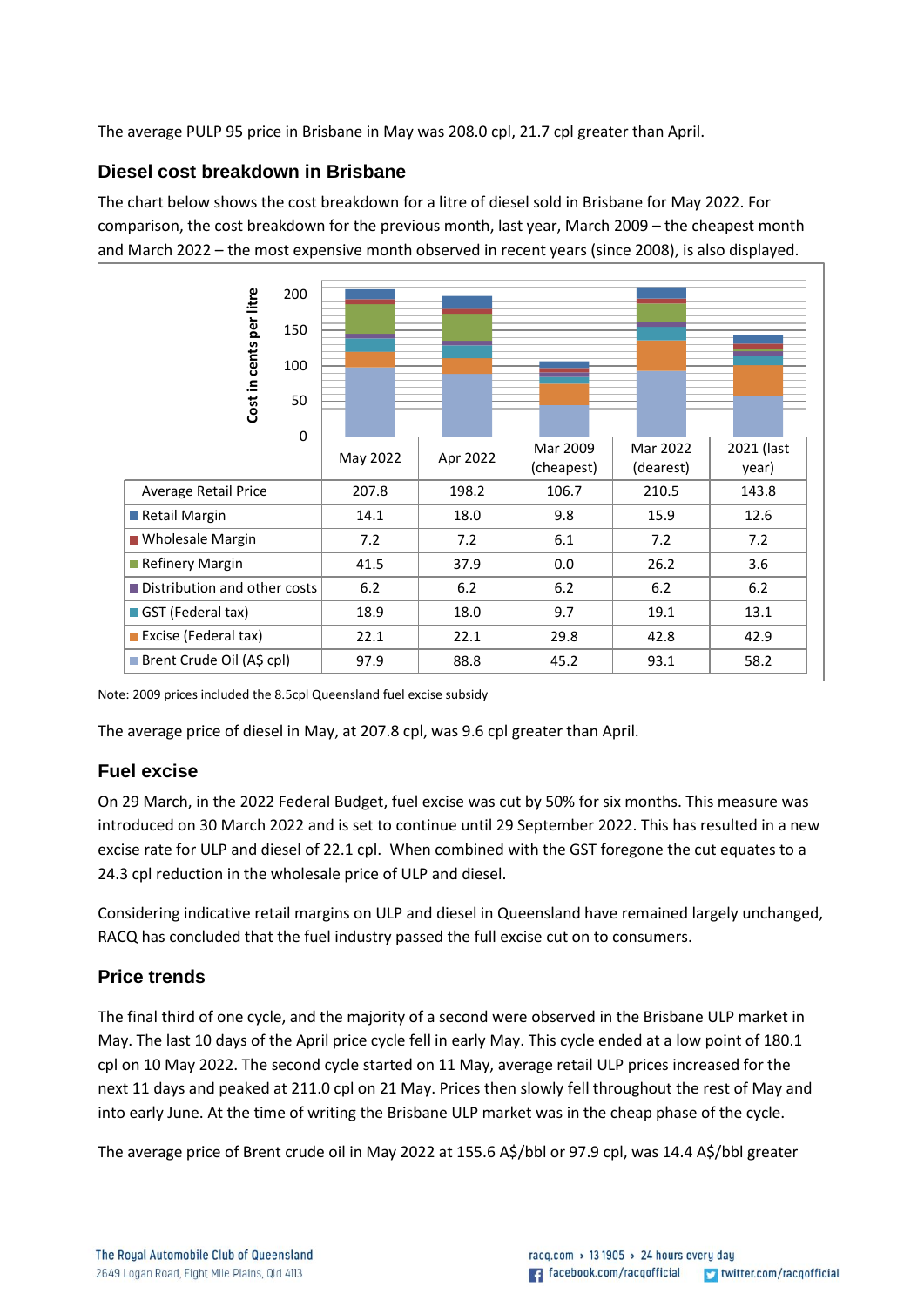#### than that observed in April (141.2 A\$/bbl or 88.8 cpl).



## **Comparison to other capital cities**

Brisbane was the second most expensive of the capital cities for ULP. Only Hobart was more expensive than Brisbane for ULP. For diesel Brisbane was the most expensive of the five largest capital cities. Only Canberra and Hobart were more expensive than Brisbane for diesel.

In May, Adelaide was the cheapest Australian capital city to buy ULP and Perth the cheapest for diesel.

The table below presents the average May prices and retail margins on ULP and diesel for Australian capital cities, with the change compared to April in parentheses.

| <b>City</b>     | <b>Average ULP Price</b><br>(cpl) | <b>Indicative ULP</b><br><b>Retail Margin* (cpl)</b> | <b>Average Diesel</b><br>Price (cpl) | <b>Indicative Diesel</b><br><b>Retail Margin* (cpl)</b> |
|-----------------|-----------------------------------|------------------------------------------------------|--------------------------------------|---------------------------------------------------------|
| <b>Brisbane</b> | 194.4 (22.2)                      | 12.9(1.5)                                            | 207.8 (9.6)                          | $14.1(-4.0)$                                            |
| Adelaide        | 184.9 (20.2)                      | 3.5(0.0)                                             | 204.2 (13.3)                         | $11.2(-0.1)$                                            |
| Canberra        | 193.1 (14.2)                      | $12.1(-5.8)$                                         | 209.4 (11.2)                         | $16.0(-1.7)$                                            |
| Darwin          | 193.6 (6.9)                       | 12.9 (-11.9)                                         | 207.8 (8.1)                          | $16.5(-3.4)$                                            |
| Hobart          | 195.2 (10.0)                      | $6.7(-9.6)$                                          | 216.8(14.1)                          | 16.8(1.7)                                               |
| Melbourne       | 190.4 (19.5)                      | $9.2(-0.8)$                                          | 205.2 (10.4)                         | $11.8(-3.1)$                                            |
| Perth           | 186.3 (17.2)                      | $6.1(-2.0)$                                          | 203.2 (10.2)                         | $11.8(-1.7)$                                            |
| Sydney          | 193.7 (23.5)                      | 12.7(3.5)                                            | 205.6 (11.5)                         | $12.2(-1.4)$                                            |

\* The retail margin is the average retail price minus the average local TGP and local freight costs (assumed to be the same as Brisbane: 1.04cpl). The TGP varies between cities.

### **Comparison of the SEQ metropolitan centres**

The table below presents the average May prices and retail margins on ULP and diesel for SEQ metropolitan centres, with the change compared to April in parentheses. This analysis separates Brisbane into inner/west, northern, southern, and bayside regions.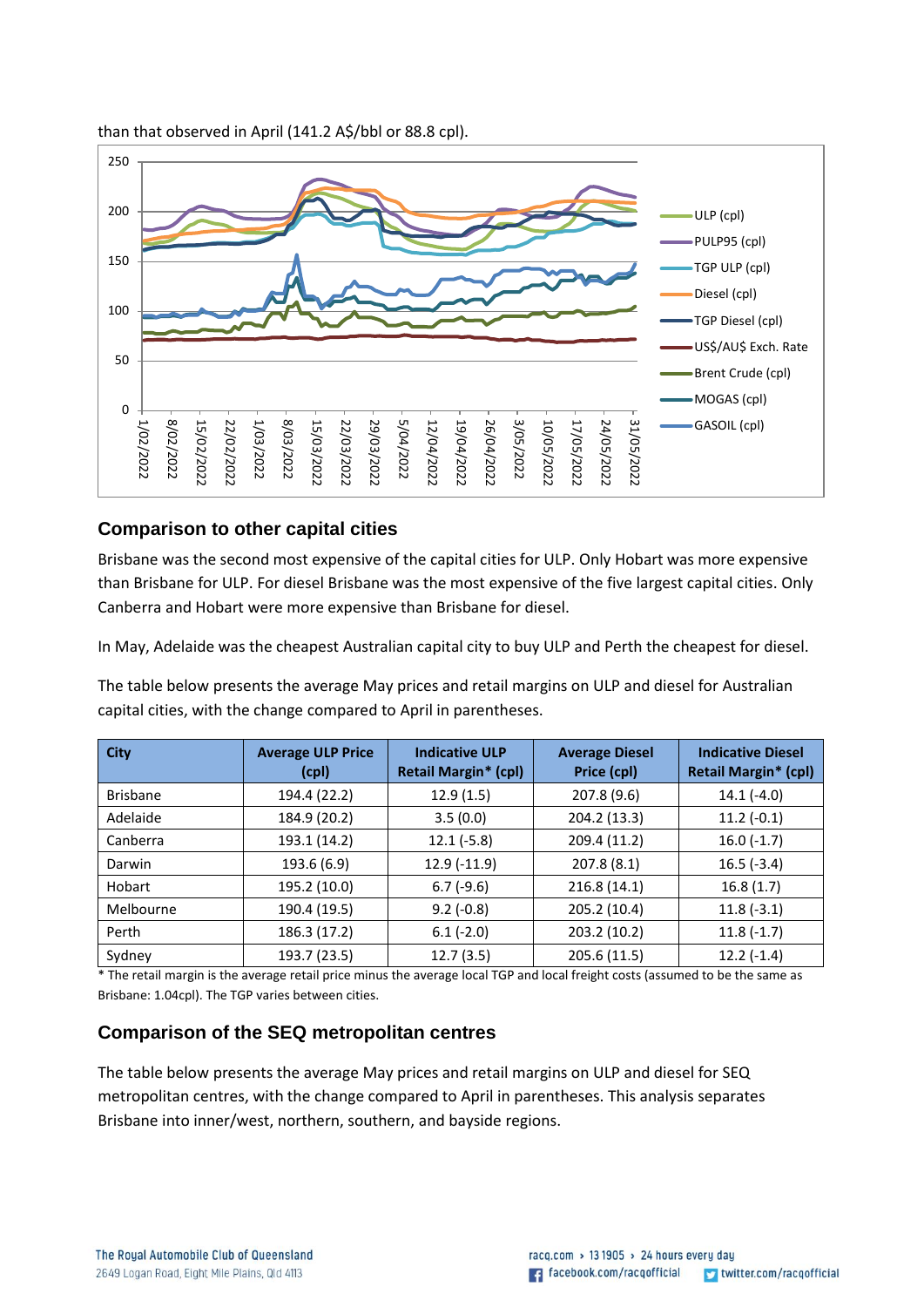| <b>City</b>               | <b>Average ULP</b><br>Price (cpl) | <b>Indicative ULP</b><br>Retail Margin*<br>(cpl) | <b>Average Diesel</b><br>Price (cpl) | <b>Indicative Diesel</b><br><b>Retail Margin*</b><br>(cpl) |
|---------------------------|-----------------------------------|--------------------------------------------------|--------------------------------------|------------------------------------------------------------|
| Brisbane Inner/West       | 196.9 (22.2)                      | 15.3(1.6)                                        | 209.5(9.1)                           | $15.8(-4.5)$                                               |
| <b>Brisbane North</b>     | 195.8 (25.4)                      | 14.2(4.7)                                        | 208.8 (9.1)                          | $15.1(-4.5)$                                               |
| <b>Brisbane South</b>     | 192.4 (23.7)                      | 10.9(3.0)                                        | 207.6 (9.4)                          | $13.8(-4.2)$                                               |
| Brisbane Bayside/Redlands | 201.1 (25.6)                      | 19.5(4.9)                                        | 209.4 (9.7)                          | $15.7(-3.8)$                                               |
| Logan                     | 194.9 (23.1)                      | 13.3(2.4)                                        | 207.8 (10.6)                         | $14.1(-3.0)$                                               |
| Ipswich                   | 193.1 (20.3)                      | $11.3(-0.4)$                                     | 206.7 (9.3)                          | $12.6(-4.3)$                                               |
| Moreton Bay               | 192.4 (20.5)                      | $10.5(-0.1)$                                     | 206.8 (10.0)                         | $12.7(-3.5)$                                               |
| Gold Coast                | 195.2 (20.8)                      | 13.0(0.1)                                        | 208.1(8.3)                           | $13.6(-5.2)$                                               |
| Sunshine Coast            | 192.9 (22.6)                      | 10.5(1.9)                                        | 206.7 (11.5)                         | $12.1(-2.0)$                                               |

\* The retail margin is the average retail price minus the average Brisbane TGP and varying local freight costs.

Brisbane South and Moreton Bay were the joint cheapest centres in SEQ to buy ULP in May, both with an average price of 192.4 cpl. Third was the Sunshine Coast at 192.9 cpl. Brisbane Bayside/Redlands was the most expensive area in SEQ at 201.1 cpl. The average ULP price rose by up to 25 cpl in all SEQ centres compared to April.

Ipswich and Sunshine Coast were the joint cheapest SEQ centres to buy diesel in May at 206.7 cpl. Moreton Bay was a close third at 206.8 cpl. Brisbane Inner/West was the most expensive area in SEQ to buy diesel at 209.5 cpl. Average diesel prices increased by about 10 cpl in all SEQ centres compared to April.

## **Fuel prices across Queensland**

The average price of ULP across regional Queensland in May was 188.8 cpl, 11.2 cpl higher than April. The average diesel price was 207.2 cpl, 9.6 cpl higher than April.

Blackwater, with an average ULP price of 180.4 cpl, was the cheapest centre to buy ULP in May. Miles was second cheapest with an average ULP price of 181.5 cpl. Bundaberg, Hervey Bay, Warwick, Maryborough, Kingaroy, Whitsunday, Roma, Innisfail, Gympie, Ingham, Somerset, Yeppoon, Lockyer Valley, Gladstone, Townsville, Rockhampton, Goondiwindi, Tully, Childers, Dalby, Mackay, Beaudesert, Nambour, Cairns, Bowen, Biloela, Charters Towers, Atherton, Mareeba, Emerald, Toowoomba and Noosa were also cheaper than Brisbane<sup>2</sup>. At 211.3 cpl, Mount Isa was the most expensive centre for ULP.

Bundaberg had the cheapest diesel in Queensland in May, at 202.5 cpl. Whitsunday at 203.0 cpl, was second cheapest. Roma, Somerset, Lockyer Valley, Gympie, Miles, Innisfail, Hervey Bay, Blackwater, Goondiwindi, Maryborough, Warwick, Biloela, Toowoomba, Noosa, Nambour, Gladstone, Kingaroy, Bowen, Rockhampton, Charters Towers and Atherton were also cheaper than Brisbane. Longreach<sup>3</sup> was the most expensive regional centre for diesel at 216.3 cpl.

The table below presents the average May prices and retail margins on ULP and diesel for Queensland localities, with the change compared to April in parentheses.

<sup>&</sup>lt;sup>2</sup> RACQ does not monitor in all regional centres in Queensland. In discussing the cheapest or dearest centre, it is implied that this only refers to the centres listed in this report. Other centres may be more or less expensive.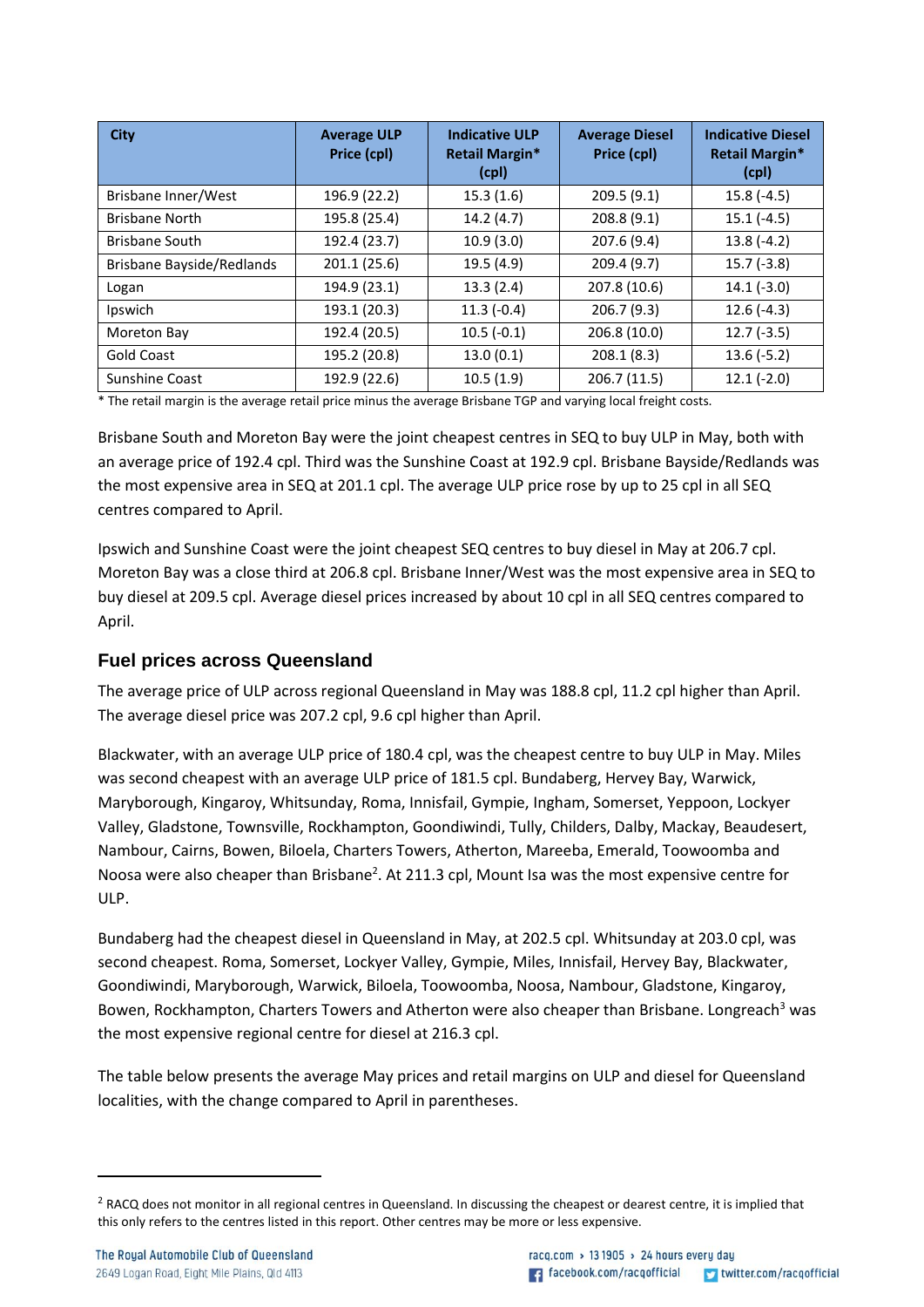| <b>Locality</b>        | <b>Average ULP</b><br>Price (cpl) | <b>Indicative ULP</b><br><b>Retail Margin*</b><br>(cpl) | <b>Average Diesel</b><br>Price (cpl) | <b>Indicative Diesel</b><br><b>Retail Margin*</b><br>(cpl) |
|------------------------|-----------------------------------|---------------------------------------------------------|--------------------------------------|------------------------------------------------------------|
| <b>Brisbane</b>        | 194.4 (22.2)                      | 12.9(1.5)                                               | 207.8 (9.6)                          | 14.0 $(-4.0)$                                              |
| Atherton               | 190.6 (2.0)                       | $8.6$ (-21.5)                                           | 207.5 (5.9)                          | $13.5$ (-10.3)                                             |
| Beaudesert             | 189.4 (6.7)                       | $7.0(-14.0)$                                            | 209.8 (9.5)                          | $15.2(-4.0)$                                               |
| Biloela                | 190.4 (6.4)                       | $7.9(-17.1)$                                            | 205.7(7.8)                           | $11.6(-8.3)$                                               |
| Blackwater             | 180.4 (13.8)                      | $-3.8(-9.7)$                                            | 205.2 (15.8)                         | $9.4(-0.3)$                                                |
| Bowen                  | 190.0 (8.3)                       | $7.1(-15.3)$                                            | 207.0 (8.5)                          | $13.1(-7.6)$                                               |
| Bundaberg              | 181.6 (8.0)                       | $-3.3$ $(-12.6)$                                        | 202.5 (11.3)                         | $5.3(-2.3)$                                                |
| Cairns                 | 189.8 (9.3)                       | $8.6(-14.2)$                                            | 209.3(8.7)                           | $16.1(-7.5)$                                               |
| <b>Charters Towers</b> | 190.4 (4.6)                       | $8.2$ (-19.0)                                           | 207.4 (5.9)                          | 14.1 (-10.2)                                               |
| Childers               | 189.2 (6.2)                       | $4.7(-14.4)$                                            | 209.9 (11.3)                         | $13.2$ (-2.3)                                              |
| Dalby                  | 189.2 (7.5)                       | $5.7(-13.2)$                                            | 208.4 (9.2)                          | $12.6(-4.4)$                                               |
| Emerald                | 192.1 (6.2)                       | $7.1(-17.3)$                                            | 207.9(6.7)                           | $11.4(-9.4)$                                               |
| Gladstone              | 188.5 (10.6)                      | $7.2(-13.0)$                                            | 206.4 (11.6)                         | $13.6(-4.5)$                                               |
| Goondiwindi            | 188.7 (7.4)                       | $3.8(-13.3)$                                            | 205.4 (10.0)                         | $8.2(-3.6)$                                                |
| Gympie                 | 186.1 (15.9)                      | $3.1(-4.8)$                                             | 204.8 (13.1)                         | $9.6(-0.5)$                                                |
| Hervey Bay             | 182.0 (9.0)                       | $-2.3(-11.7)$                                           | 205.2 (12.8)                         | $8.7(-0.7)$                                                |
| Ingham                 | 186.4 (11.2)                      | $4.3(-12.4)$                                            | 209.5(6.1)                           | $16.4(-10)$                                                |
| Innisfail              | 184.2 (8.9)                       | $2.1(-14.6)$                                            | 205.1(7.4)                           | $11.1(-8.8)$                                               |
| Kingaroy               | 183.2 (4.7)                       | $-0.3$ $(-16.0)$                                        | 206.6(9.6)                           | $10.9(-4.0)$                                               |
| Lockyer Valley         | 188.4 (15.7)                      | $5.9(-4.9)$                                             | 204.8 (8.9)                          | $10.1(-4.6)$                                               |
| Longreach              | $200.3(-2.5)$                     | $11.2$ (-26.0)                                          | 216.3(3.6)                           | 15.6 (-12.5)                                               |
| Mackay                 | 189.3 (9.8)                       | $7.4(-13.8)$                                            | 208.8 (8.4)                          | $15.5(-7.5)$                                               |
| Mareeba                | 192.0 (6.6)                       | $10.1(-16.9)$                                           | 212.0(8.1)                           | $18.2(-8.1)$                                               |
| Maryborough            | 182.9 (7.0)                       | $-1.0$ $(-13.7)$                                        | 205.4 (10.1)                         | $9.2(-3.5)$                                                |
| Miles                  | 181.5 (7.0)                       | $-3.3(-13.7)$                                           | 204.9 (13.3)                         | $8.0(-0.3)$                                                |
| Moranbah               | 198.1 (-0.4)                      | 14.2 (-24)                                              | 210.7(9.1)                           | $15.6(-6.8)$                                               |
| Mount Isa              | 211.3(6.3)                        | $21.4(-17.3)$                                           | Not available                        | Not available                                              |
| Nambour                | 189.4 (20.9)                      | 7.0(0.2)                                                | 206.3 (13.2)                         | $11.7(-0.4)$                                               |
| Noosa                  | 193.4 (18.1)                      | $10.9(-2.6)$                                            | 205.9 (11.5)                         | $11.2(-2.1)$                                               |
| Rockhampton            | 188.6 (6.7)                       | $6.3$ ( $-16.8$ )                                       | 207.3 (8.8)                          | $13.4 (-7.4)$                                              |
| Roma                   | 184.2 (-1.9)                      | $-2.0$ $(-22.6)$                                        | 203.9(6.2)                           | $5.5(-7.4)$                                                |
| Somerset               | 187.1 (13.7)                      | $4.6(-7.0)$                                             | 204.0(7.5)                           | $9.2(-6.1)$                                                |
| Toowoomba              | 192.7 (19.9)                      | $10(-0.8)$                                              | 205.8 (12.0)                         | $10.8(-1.5)$                                               |
| Townsville             | 188.5 (16.5)                      | $7.6(-7.0)$                                             | 208.5(8.6)                           | $16.5(-7.5)$                                               |
| Tully                  | 189.1 (6.4)                       | $6.5(-17.1)$                                            | 209.6 (8.9)                          | $15.0$ (-7.3)                                              |
| Warwick                | 182.9 (11.5)                      | $-0.1(-9.2)$                                            | 205.6(9.7)                           | $10.4(-3.9)$                                               |
| Whitsunday             | 183.7 (18.0)                      | $0.5(-5.5)$                                             | 203.0 (11.0)                         | $8.5(-4.9)$                                                |
| Yeppoon                | 188.3 (10.8)                      | $5.5(-12.8)$                                            | 208.8 (11.6)                         | $14.5(-4.5)$                                               |

\* The retail margin is the average retail price minus the average local TGP and local freight costs. The TGP and freight costs vary between cities. This indicative margin is calculated on the monthly average TGP and retail price.